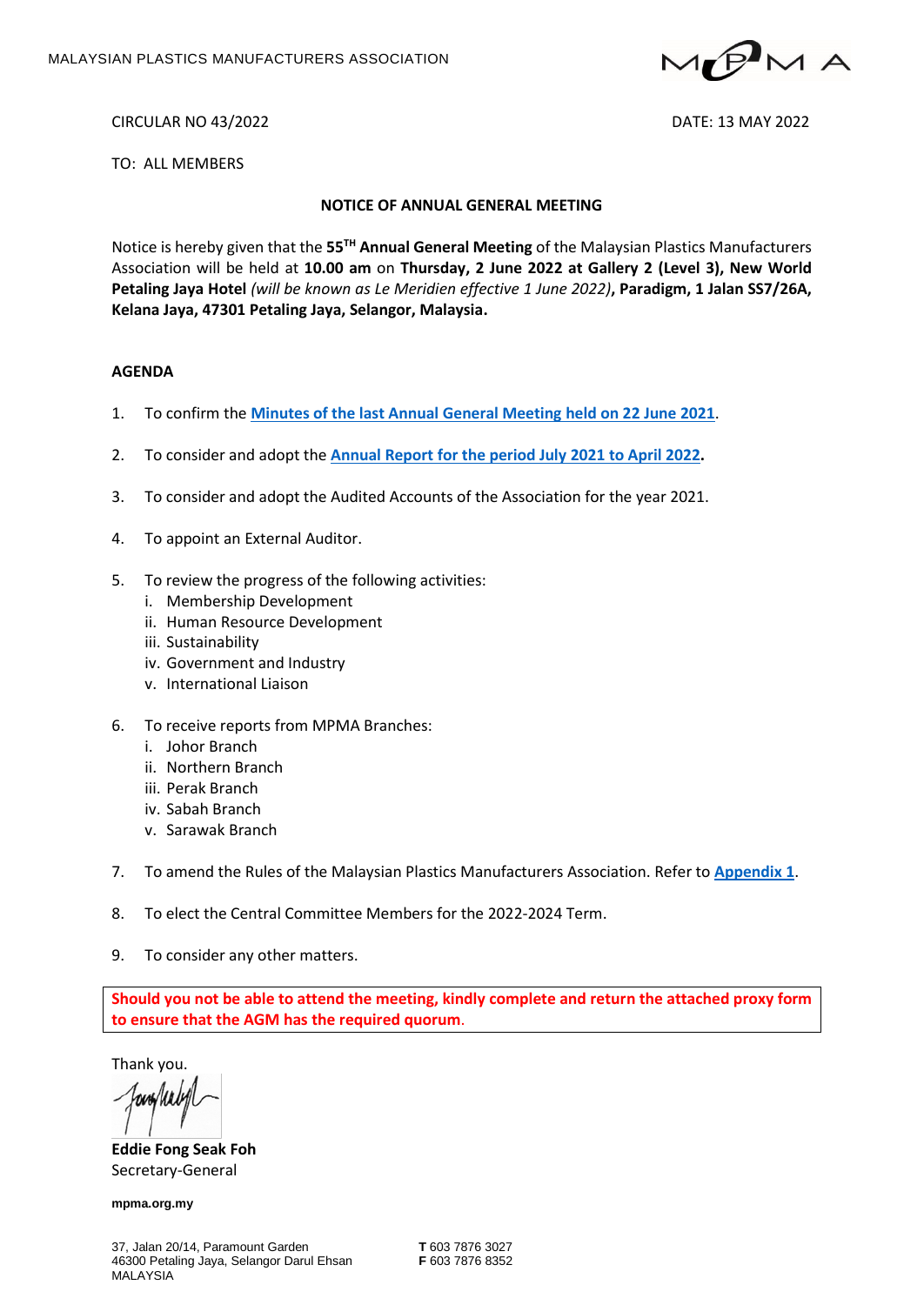## 致马来西亚塑胶厂商公会MPMA会员

### MPMA第55届常年大会通告

马来西亚塑胶厂商公会第55届常年大会(AGM)将会在2022年6月2日星期二,早上十时在八打灵 再也 New World Petaling Jaya Hotel Gallery 2 会议室 (三楼)举行.

#### 议程

- 1. 确认2021年6月22日举行的上届年度会员大会的会议记录[\(附上会议纪要\)](http://mpma.org.my/upload/MoM-54th_AGM-20210622_FINAL.pdf)
- 2. 审议并通过2021年7月至2022年4月期[间的年度报告。](https://mpma.org.my/upload/Circular2022/MPMA_AR2022_LR_1.pdf)
- 3. 审议并通过该协会2021年的审计账目。
- 4. 委任外聘审计员。
- 5. 审查以下活动的进展情况:
	- i) 广招会员
	- ii) 人力资源开发
	- iii) 可持续性
	- iv) 政府和工业
	- v) 国际联络
- 6. 接收MPMA分会的报告:
	- i) 柔佛分会
	- ii) 北马分会
	- iii) 霹雳分会
	- iv) 沙巴分会
	- v) 沙捞越分会
- 7. [修改本会章程](https://mpma.org.my/upload/Circular2022/PROPOSED_AMENDMENTS_TO_RULE_BOOK_APPENDIX_1.pdf)
- 8. 选举2022-2024 中央理事
- 9. 考虑任何其他事项。

如果你不能出席会议,敬请完整填写附上的授权表格以确保常年大会达到法定人数.

谢谢.

## **Eddie Fong**

义务总秘书